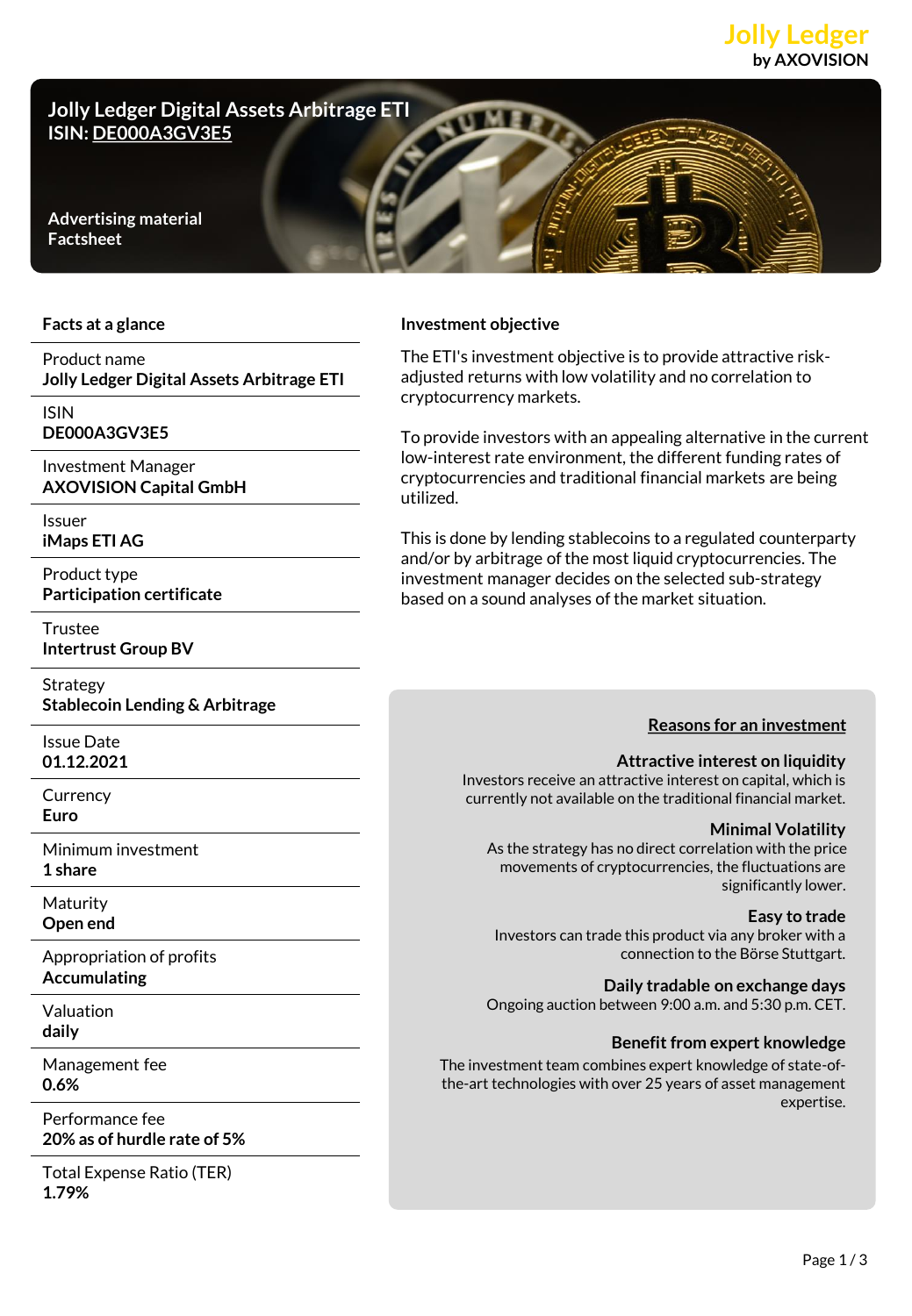



#### **Description Stablecoin Lending**

Stablecoins are cryptocurrencies that have a stable price, e.g. by being pegged to a reserve currency. The strategy lends stablecoins pegged to the U.S. dollar and benefits from lending, as lending rates are significantly higher than those observed in traditional financial markets. Lending contracts are concluded with counterparties regulated in Germany and with short lending periods.

#### **Description Arbitrage**

The strategy can use spot future arbitrage ("cash & carry arbitrage") and future future arbitrage ("carry arbitrage"). The two contracts of the arbitrage move in different directions (one long position and one short position) with identical notional values, so that the market exposures cancel each other out. This ensures that the strategy has no direct correlation to the price movements of the underlying cryptocurrencies. To minimize counterparty risk, these contracts are settled with counterparties regulated in Germany.

| <b>About AXOVISION Capital</b>    |                                                                                                                                                                                                      |
|-----------------------------------|------------------------------------------------------------------------------------------------------------------------------------------------------------------------------------------------------|
| Company                           | <b>AXOVISION Capital GmbH</b>                                                                                                                                                                        |
| Contact partner                   | Thomas Kutschera                                                                                                                                                                                     |
| Headquarter                       | Walderseestraße 7, 30163 Hanover, Germany                                                                                                                                                            |
| Contact                           | Phone: +49(0) 511 761 206 09<br>E-Mail: info@axovision.capital                                                                                                                                       |
| <b>Business activities</b>        | Investment broking (Section 2 (2) No. 3 WpIG),<br>Investment advice (Section 2(2) No. 4 WpIG),<br>Contract broking (Section 2 (2) No. 5 WpIG) and<br>Portfolio management (Section 2 (2) No. 9 WpIG) |
| Responsible supervisory authority | German Federal Financial Supervisory Authority (BaFin),<br>Marie-Curie-Str. 24 – 28<br>60439 Frankfurt, Germany                                                                                      |